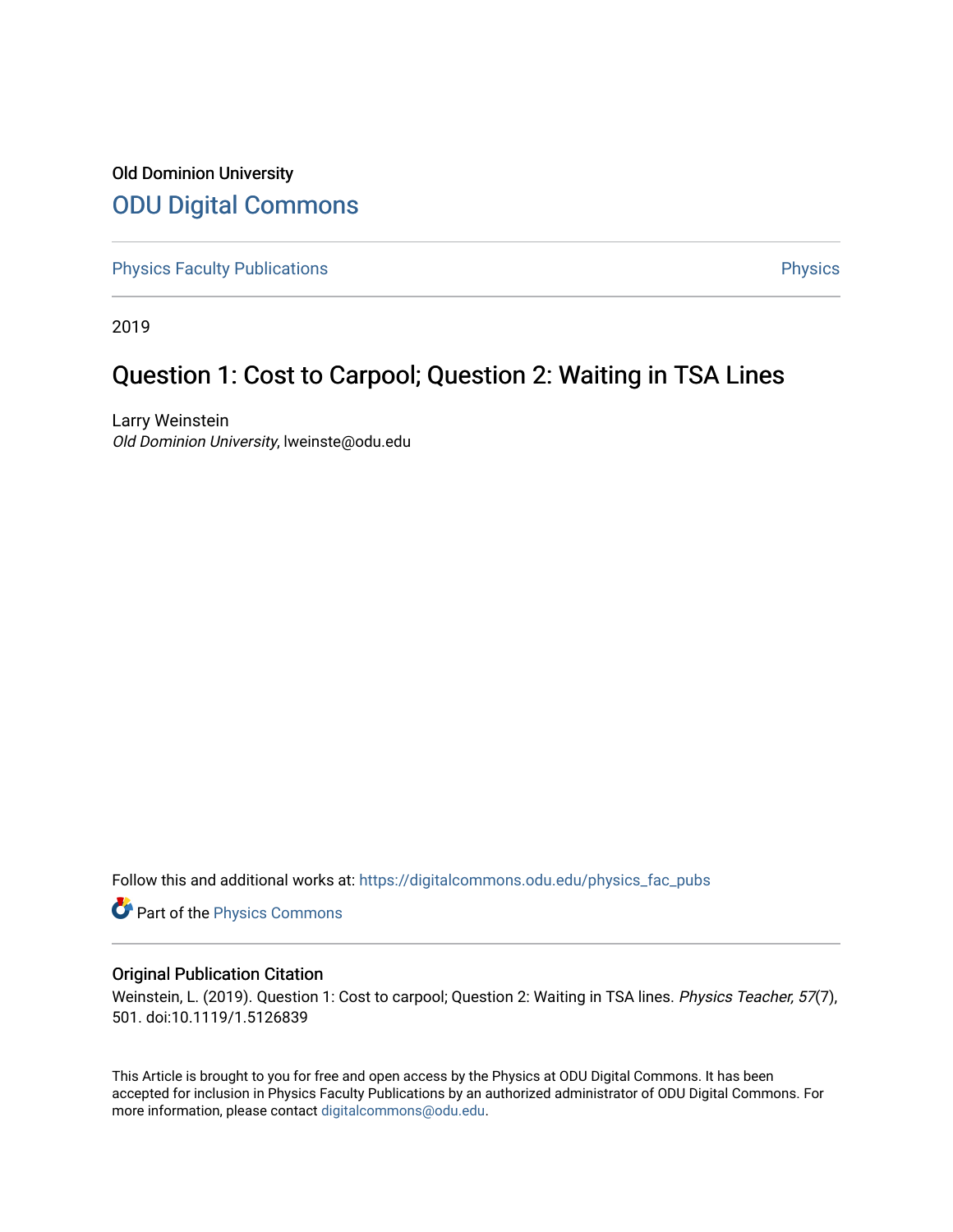### **Question 1: Cost to carpool; Question 2: Waiting in TSA lines**

[Larry Weinstein](https://aapt.scitation.org/author/Weinstein%2C+Larry)

Citation: [The Physics Teacher](/loi/pte) **57**, 501 (2019); doi: 10.1119/1.5126839 View online:<https://doi.org/10.1119/1.5126839> View Table of Contents:<https://aapt.scitation.org/toc/pte/57/7> Published by the [American Association of Physics Teachers](https://aapt.scitation.org/publisher/)

#### **ARTICLES YOU MAY BE INTERESTED IN**

[Entropy as Disorder: History of a Misconception](https://aapt.scitation.org/doi/10.1119/1.5126822) The Physics Teacher **57**, 454 (2019); <https://doi.org/10.1119/1.5126822>

[Solutions for Fermi Questions, October 2019: Question 1: Cost to carpool; Question 2: Waiting in TSA lines](https://aapt.scitation.org/doi/10.1119/1.5126813) The Physics Teacher **57**, A501 (2019);<https://doi.org/10.1119/1.5126813>

[Up and away …](https://aapt.scitation.org/doi/10.1119/1.5126838) The Physics Teacher **57**, 501 (2019); <https://doi.org/10.1119/1.5126838>

[Robert A. Millikan and the Oil Drop Experiment](https://aapt.scitation.org/doi/10.1119/1.5126819) The Physics Teacher **57**, 442 (2019); <https://doi.org/10.1119/1.5126819>

[Rocket Propulsion, Classical Relativity, and the Oberth Effect](https://aapt.scitation.org/doi/10.1119/1.5126818) The Physics Teacher **57**, 439 (2019); <https://doi.org/10.1119/1.5126818>

[ACCELERATING NELLIE](https://aapt.scitation.org/doi/10.1119/1.5126817) The Physics Teacher **57**, 438 (2019); <https://doi.org/10.1119/1.5126817>